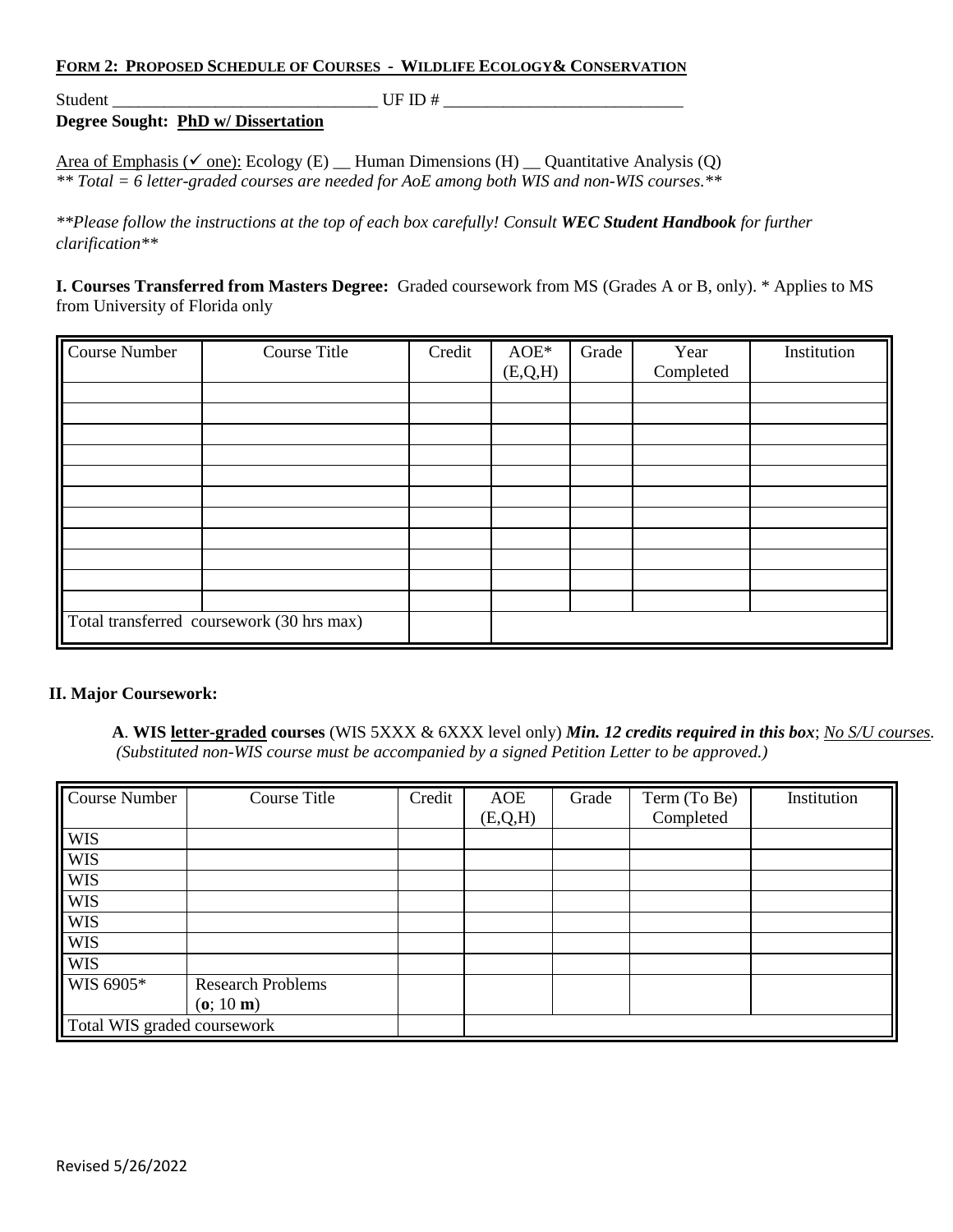**B**. WIS non-graded (S/U) graduate courses: **(***Max 12 credits of 7979; 2-3 credits of 7980 required although student can enroll up to max of 15; must be enrolled for at least 3 in last semester, or2 if last semester is summer). Codes: r = required; o = optional; m = maximum that can be counted toward degree* 

| $\Box$ = Graduation credit $\Box$ = Total credit            |                                                 |  |        |                                         |       |                   |             |  |
|-------------------------------------------------------------|-------------------------------------------------|--|--------|-----------------------------------------|-------|-------------------|-------------|--|
| Course Number                                               | Course Title                                    |  | Credit | AOE<br>(E, Q, H)                        | Grade | Term<br>Completed | Institution |  |
| WIS 6933                                                    | Seminar $(r)$                                   |  |        |                                         |       |                   |             |  |
| <b>WIS</b> 7979                                             | <b>Advanced Research</b><br>(o; 12 m)           |  |        |                                         |       |                   |             |  |
| <b>WIS 7980</b>                                             | <b>Dissertation Research</b><br>$(2-3 r; 15 m)$ |  |        |                                         |       |                   |             |  |
| WIS 6910*                                                   | <b>Supervised Research</b><br>(o; 5 m)          |  |        |                                         |       |                   |             |  |
| WIS 6940*                                                   | <b>Supervised Teaching</b><br>(o; 5 m)          |  |        |                                         |       |                   |             |  |
| <b>Total Credit Hours Allowed for Graduation</b><br>$(A+B)$ |                                                 |  |        | Total WIS Coursework Credit Hours (A+B) |       |                   |             |  |

\* 6905, 6910, and 6940 are contract courses used for faculty supervised research, study, teaching. See Student Services for Contract forms. 6905 = letter-graded; 6910, 6940 are S/U graded. Signed contracts due before *5 days prior to end of Drop-Add!*

**III. Supporting Coursework:** *Non-WIS letter-graded courses only, offered by other departments (r = required).* 

| Course Title | Credit           | AOE            | Grade        | Term | Institution |
|--------------|------------------|----------------|--------------|------|-------------|
|              |                  |                |              |      |             |
|              |                  |                |              |      |             |
|              |                  |                |              |      |             |
|              |                  |                |              |      |             |
|              |                  |                |              |      |             |
|              |                  |                |              |      |             |
|              |                  |                |              |      |             |
|              |                  |                |              |      |             |
|              |                  |                |              |      |             |
|              |                  |                |              |      |             |
|              |                  |                |              |      |             |
|              |                  |                |              |      |             |
|              |                  |                |              |      |             |
|              |                  |                |              |      |             |
|              |                  |                |              |      |             |
|              | Statistics $(r)$ | $\mathfrak{Z}$ | (E,Q,H)<br>Q |      | Completed   |

Total Credit Hours for Degree  $I + II + III$  must = 90 minimum for graduation

Total graduation Credit Hours **Total credit hours** Total credit hours